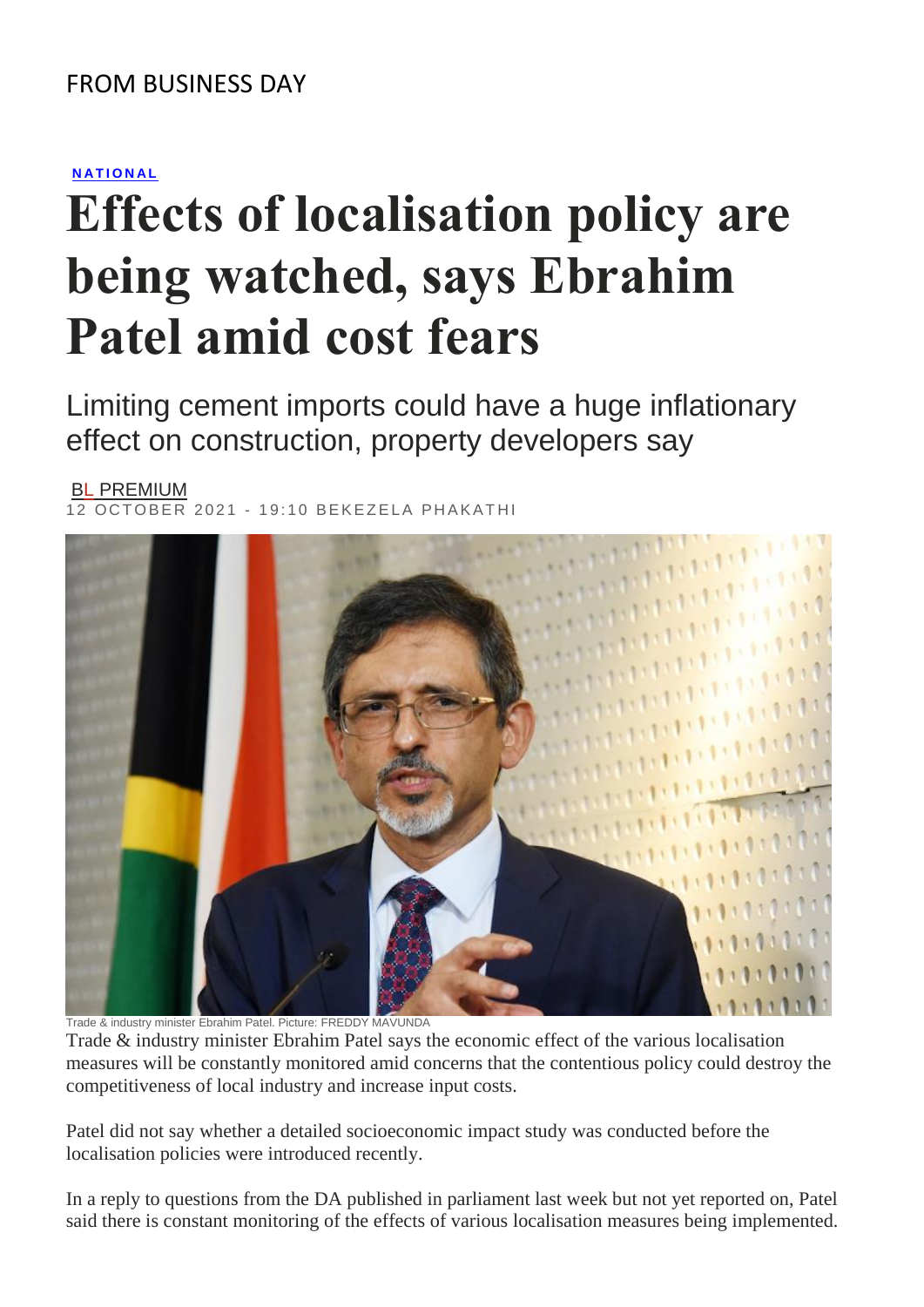"As the localisation policies have been agreed with other social partners, both the business and labour constituency will be evaluating the impact of, and reporting on successes with localisation policies," he said.

Localisation, which emphasises the use of locally made inputs in manufacturing, is central to government plans to revive distressed sectors such as poultry, sugar and steel. The policy, which is viewed by critics as a form of protectionism, calls on business to target 20% of nonpetroleum imports for local replacement within five years.

In a recent circular issued by the Treasury, the state banned the use of imported cement for stateawarded contracts after local cement producers argued that cheap imports are hurting their businesses and job-creation efforts. Players in the poultry, sugar, and steel industries have made similar arguments, calling for more measures to reduce imports.

## **Trade agreements**

Patel said the government's industrialisation and localisation policies aim to build and upgrade domestic production to supply domestic and foreign markets, support wider economic development and promote employment growth.

But critics argue that localisation is inconsistent with trade agreements that SA has signed, including the new African Continental Free-trade Agreement (AfCFTA) that is meant to create a liberalised market for goods and services continent-wide. There are also concerns that other African countries could impose retaliatory measures against SA industries.

Patel said localisation policies are "entirely consistent with SA's international trade obligations, and building industrial capacity is the very purpose of the AfCFTA".

"Indeed, other African countries see the AfCFTA as an incentive to their programmes to build agricultural and industrial productive capacity for export under the AfCFTA," the minister said, suggesting that SA's localisation policies would also focus on collaborating with African producers.

DA MP Mat Cuthbert who put the questions to Patel accused the minister of dodging direct questions, specifically on the socioeconomic impact assessment of the localisation policies.

## **In-depth analysis**

"Patel's response is merely a rehashing of the same protectionist line … I asked him a very specific question about whether the [department of trade, industry & competition] conducted a socioeconomic impact study and instead he chose to obfuscate. It seems as if they did not do the requisite homework beforehand," Cuthbert told Business Day.

"Surely, before taking such a significant policy decision, logic would dictate that an in-depth analysis is performed to ensure that all economic benefits and consequences are accounted for. It is clear that he is not interested in evidence-based policymaking and can't help but be driven by his own ideological dogma," he said.

Western Cape property developers said the government directive limiting cement imports will in due course have a potentially huge inflationary effect on construction costs.

Deon van Zyl, chair of the Western Cape Property Development Forum, which represents the property development and construction industry in the province, said the production of locally